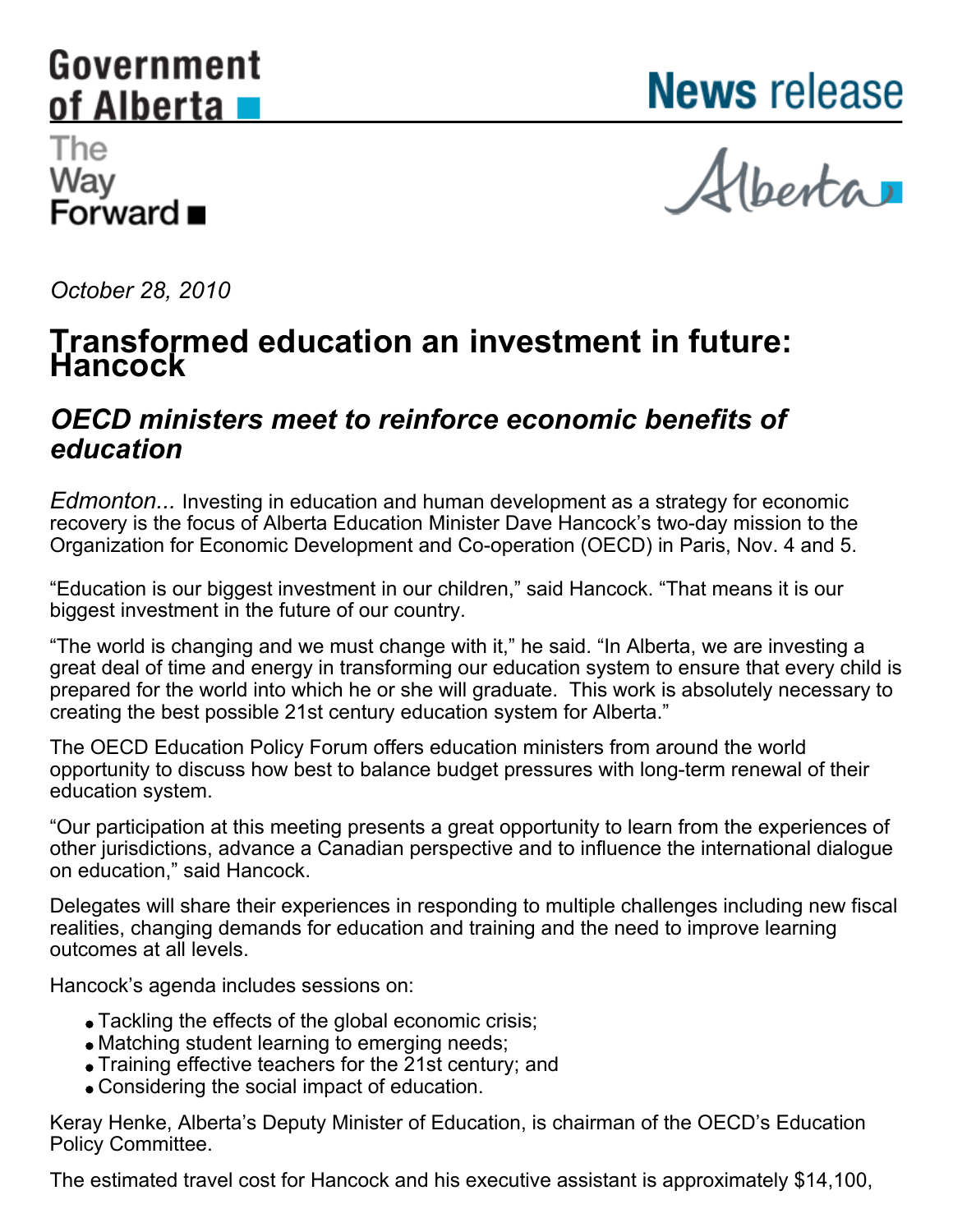which will be reimbursed by the federal government.

-30-

**Backgrounder:** Minister's Itinerary attached

#### **Media inquiries may be directed to:**

Eoin Kenny Alberta Education Communications 780-427-0011- (o) 780-974-1831- (c) [eoin.kenny@gov.ab.ca](mailto:eoin.kenny@gov.ab.ca)

To call toll free within Alberta dial 310-0000.